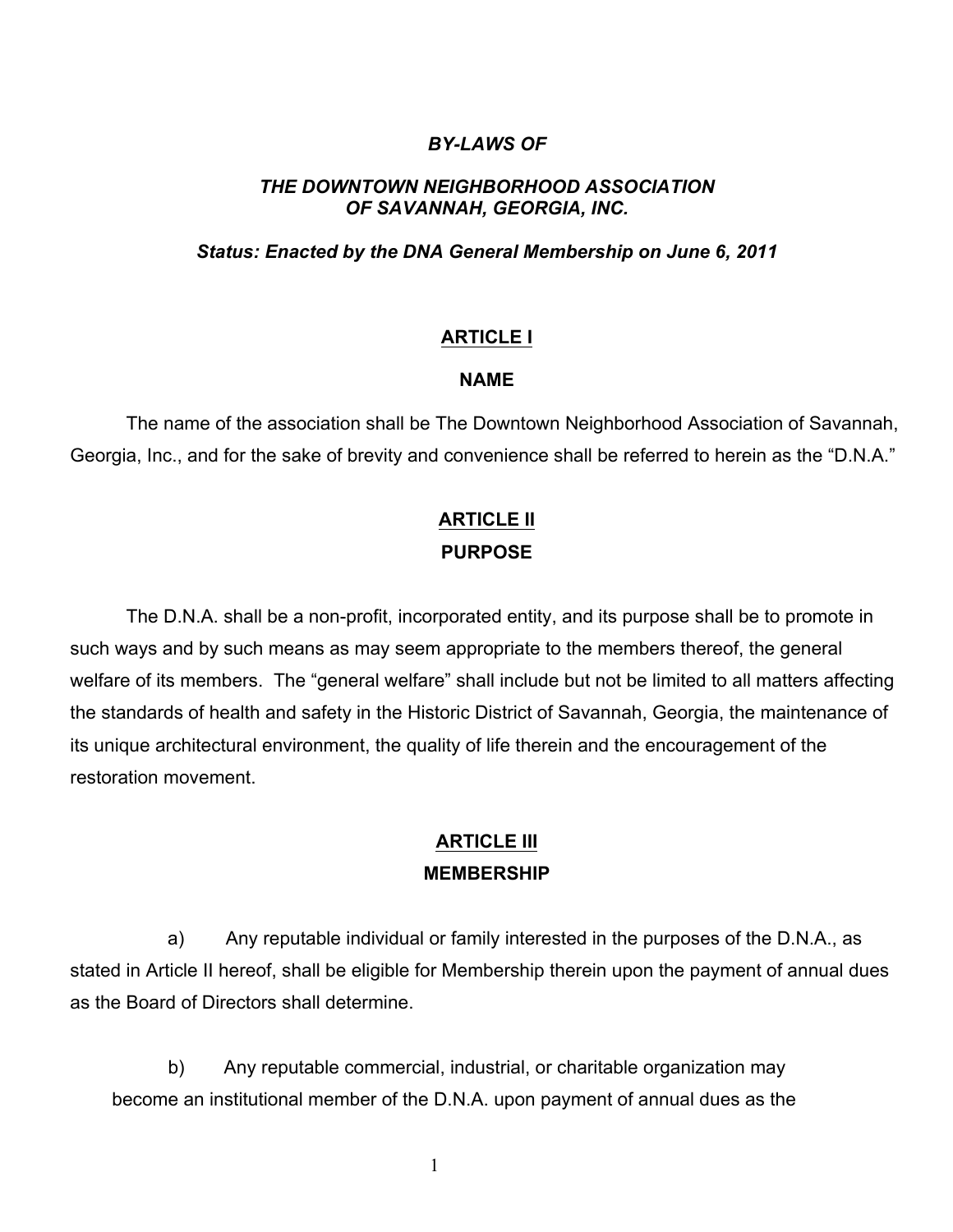Board of Directors shall determine.

c) Nothing contained in sub-paragraphs (a) or (b) hereof shall impose upon the D.N.A. any limitation upon its authority to raise revenue for any purpose compatible with the purposes of the D.N.A. set forth in Article II hereof by any means deemed appropriate and proper by the Board of Directors of the D.N.A.

d) To be a member of the general membership of the D.N.A. in good standing requires the payment of the current dues and participation in the D.N.A.'s activities.

# **ARTICLE IV OFFICERS AND EXECUTIVE COMMITTEE**

The D.N.A. shall have as its governing and executive officers, the following: **President** Vice President **Secretary Treasurer** 

The foregoing officers shall also serve as the Executive Officers of the Board of Directors of the D.N.A. Other members of the Board of Directors shall be elected by general membership at the annual meeting. Vacancies on the Board may be filled by appointment by the existing board members. Board membership shall not exceed fifteen (15) persons.

The President shall serve as the chairman of the Board of Directors.

# **ARTICLE V NOMINATIONS**

a) The President, with the concurrence of the Board of Directors, shall appoint a Nominating Committee in March of each year. Any member of the D.N.A. in good standing may serve on the Nominating Committee which shall consist of at least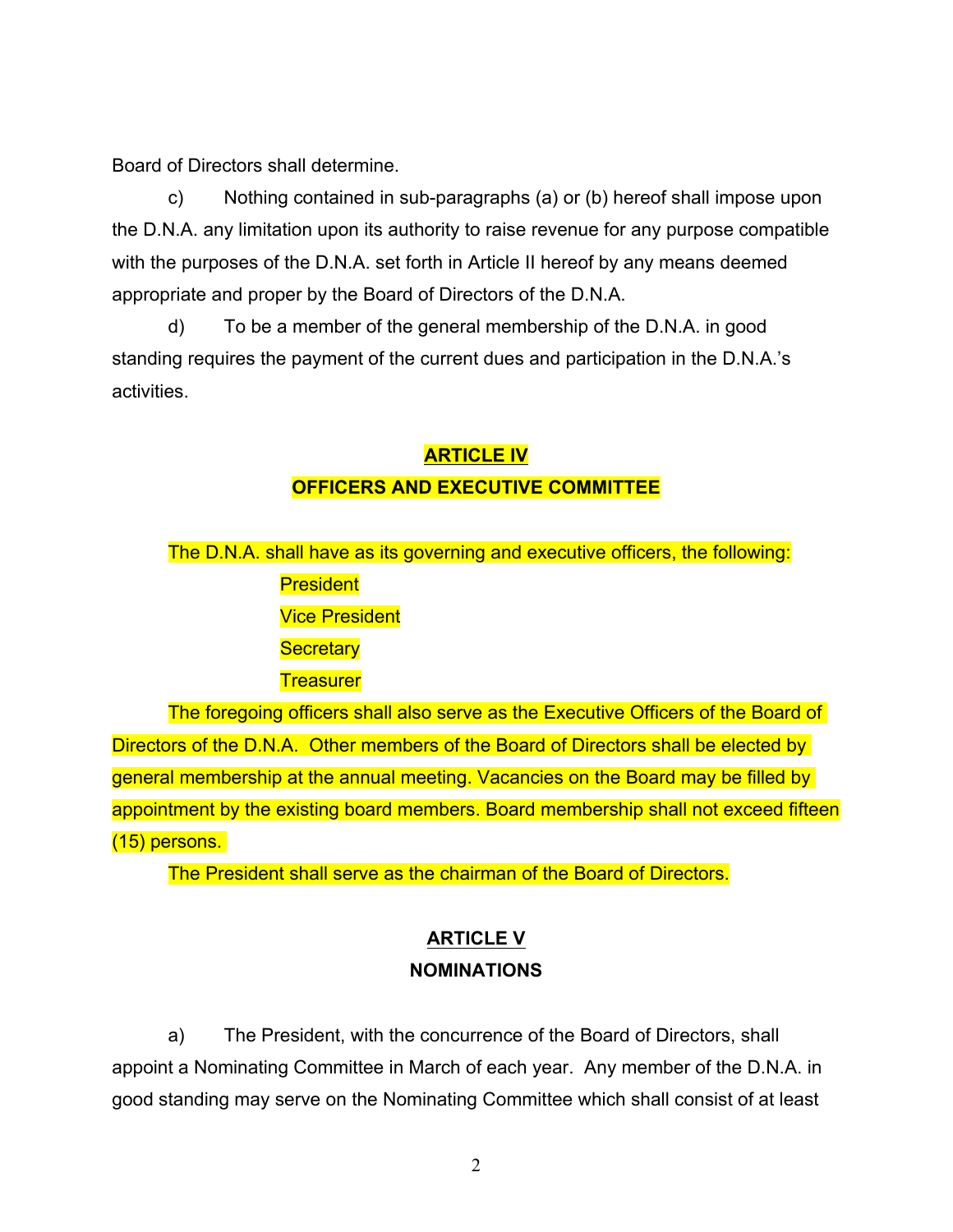three members, preferably including at least one person who is not currently serving on the Board in any capacity.

b) Subject to the provisions of Article VII any member of the D.N.A. in good standing is eligible for nomination to any position. The Nominating Committee shall announce a slate of officers and present this slate in writing. Nominations may be received from the floor at the annual meeting of the general membership for all officer and other positions.

## **ARTICLE VI ELECTIONS**

Nominees selected by the Nominating Committee and the general membership for the positions of officers and other positions on the Board of Directors in accordance with the provisions of Article V above shall be elected at the annual meeting of the general membership. The election shall be by a majority vote of the members in good standing, present and voting at such meeting. Those elected will take office after the election.

## **ARTICLE VII OFFICERS AND BOARD OF DIRECTORS**

a) The officers referred to in Article IV above shall hold office for one (1) year. All officers are eligible to succeed themselves for no more than five (5) subsequent one (1) year terms so that no officer may serve more than a total of six (6) consecutive years. Following a one year absence from the Board an individual is again eligible to serve on the Board for no more than six (6) consecutive years. At that point a one (1) year absence from the board is again required.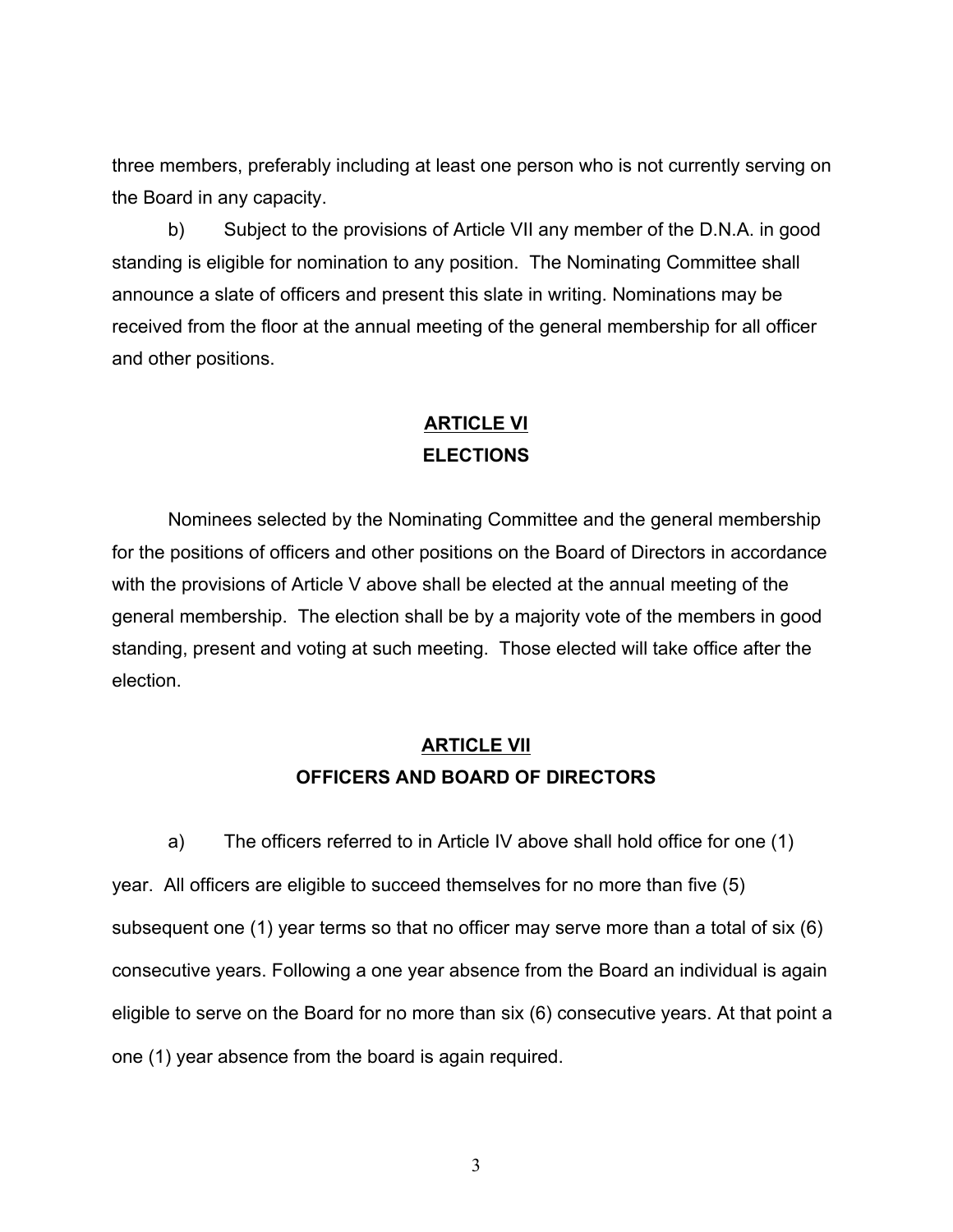b) The President shall preside over the Board, and over all meetings of the general membership. The President shall be the chief executive officer of the D.N.A. and shall have general and active management thereof.

c) The Vice-President shall assist the President in the discharge of his/her duties and shall assume the responsibilities and duties of the President when the President is not available to perform those duties.

Unless otherwise determined by the Board of Directors, the Vice-President shall serve as chairperson of the Program Committee.

d) The Secretary shall maintain suitable minutes and other appropriate records of the meetings of the Board of Directors, and the general membership and shall assist the President in the preparation of letters, notices and such correspondence as may be necessary in the President's discretion to further the goals and purposes of the D.N.A.

e) The Treasurer shall be responsible for the day-to-day financial affairs of the D.N.A., funds and any of the property, real or personal, belonging to the D.N.A., shall maintain such bank accounts as the Board of Directors shall direct, shall maintain true and proper accounts of all receipts and disbursements of all moneys of the D.N.A., and shall be prepared to furnish an accounting thereof at least quarterly. The Treasurer shall neither make nor issue any check over \$5,000.00 without prior approval of a majority of the Board of Directors and the co-signature of the President of the Board of Directors or the Vice-President duly serving in the President's stead.

f) The annual terms of office for all officers elected at the annual meeting shall run from adjournment of the said meeting to the conclusion of the next annual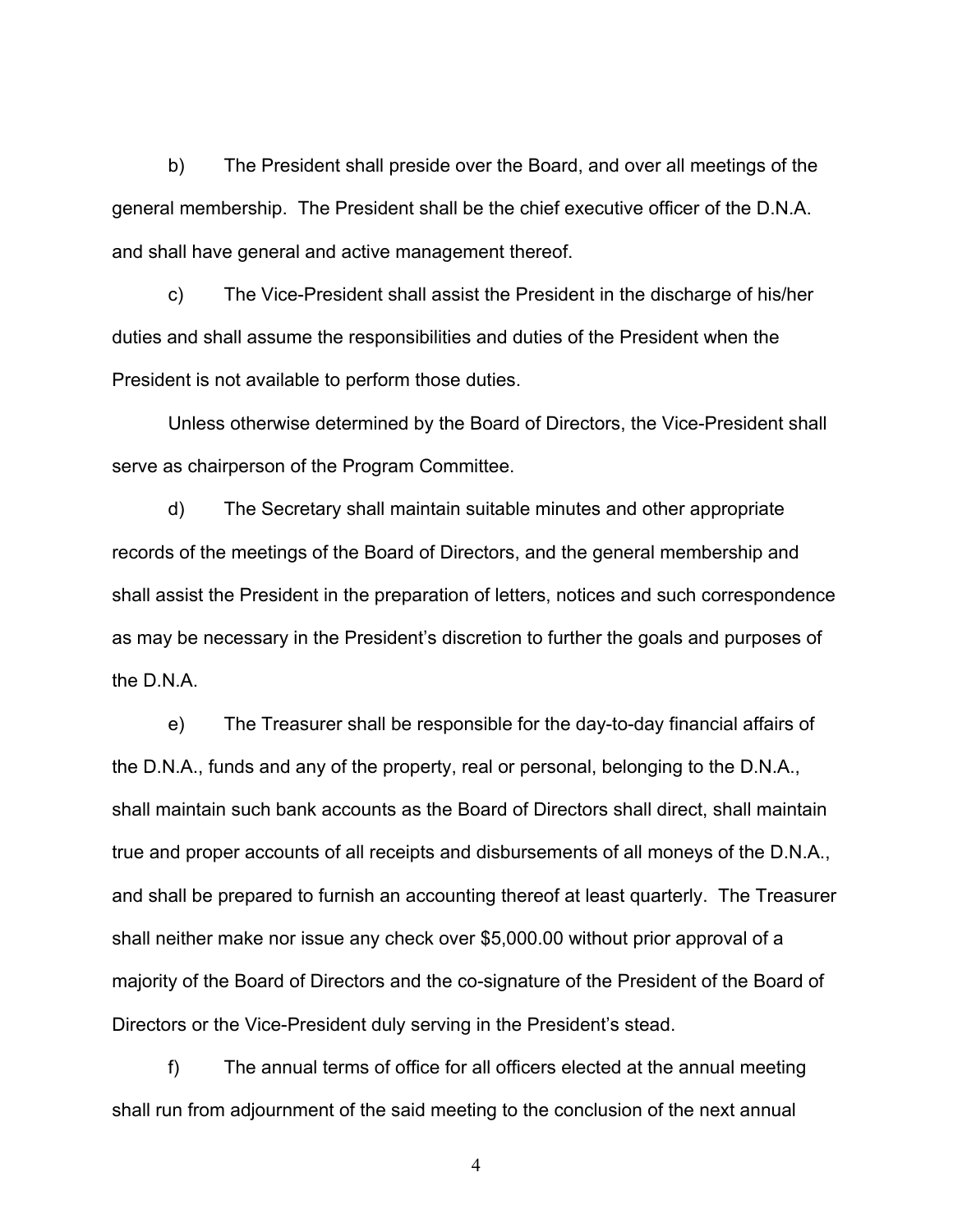meeting. If for any reason the election of officers is not held at the annual meeting their annual terms shall expire one year from the date they were elected.

## **ARTICLE VIII**

#### **COMMITTEES**

The Board of Directors may in its sole discretion appoint Standing Committee(s) or Special Committee(s) as they may deem advisable. Chairpersons for such Committees shall be selected and appointed by the Board of Directors.

#### **ARTICLE IX**

#### **ASSETS**

The D.N.A. shall be authorized and empowered to receive or to acquire from time to time, either real or personal property of any nature and hold title to any such property in its name. Any such properties so acquired and held (other than annual dues or cash receipts as contemplated by Article III hereof) shall not be disposed of except upon the majority vote of the general membership in good standing present and voting at a meeting of the board.

## **ARTICLE X**

#### **MEETINGS**

Meetings of the general membership of the D.N.A. shall be held at least four (4) times annually. The President, with concurrence of a majority of the Board of Directors,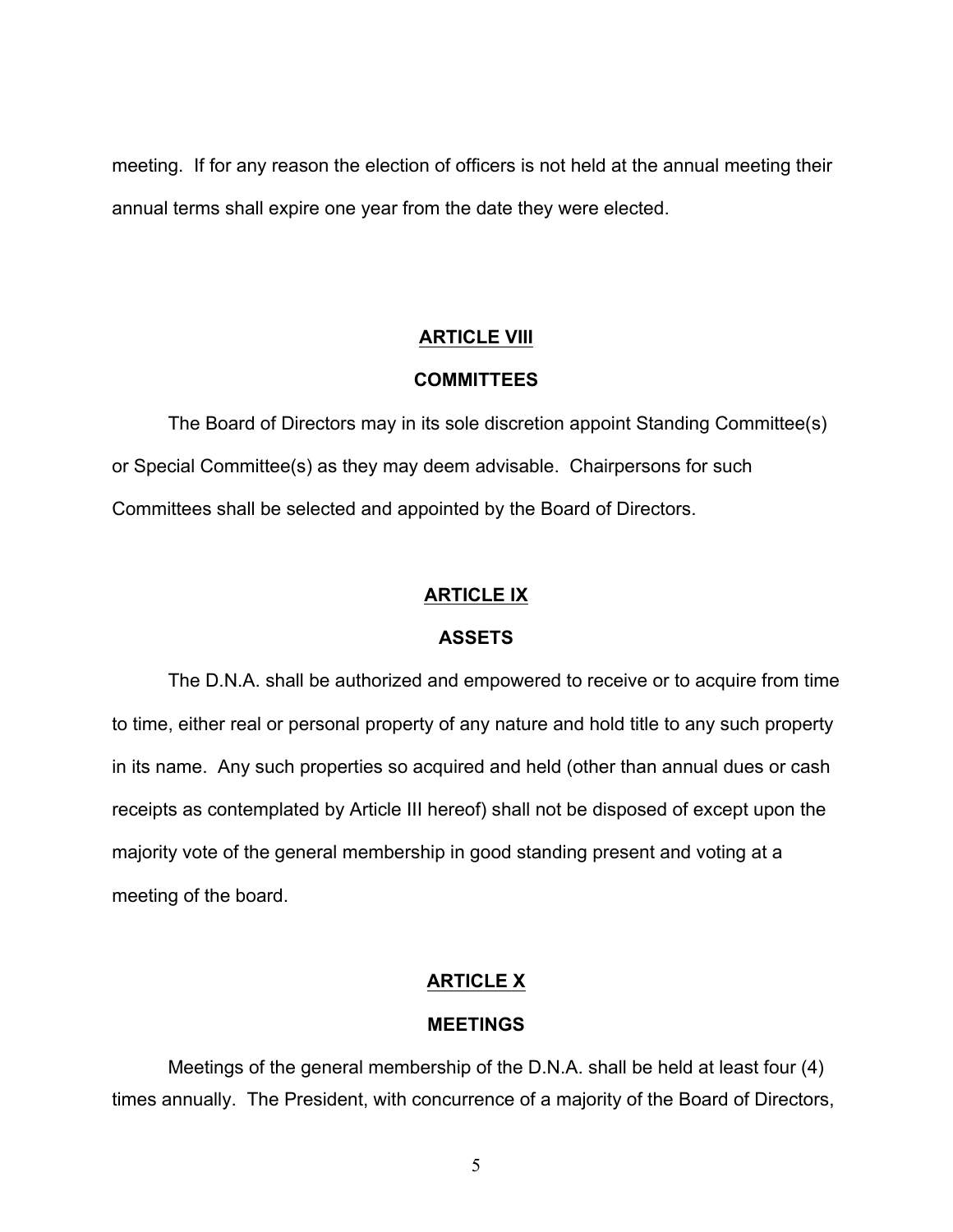shall determine the date upon which such meeting shall be held, and shall advise the general membership accordingly.

Special meetings of the general membership may be called by the President whenever, in his or her judgment, it shall be in the best interests of the D.N.A. to do so or when otherwise required by other provisions of these Bylaws. Notice of special meetings shall be furnished to the general membership as promptly as circumstances allow.

The Board of Directors shall meet at the pleasure of the President but in no event less frequently than six (6) times annually.

At all meetings of the general membership as a whole, a quorum shall consist of five percent (5%) or 30 members of the general membership, whichever is less.

## **ARTICLE XI**

## **RULES OF PROCEDURE**

The D.N.A. shall rely upon Robert's Rules of Order as authoritative in all matters of Parliamentary Procedure in the conduct of its meetings and other regular business, and the President may in his discretion appoint a Parliamentarian, to render advice and counsel in such matters.

## **ARTICLE XII**

## **FISCAL YEAR**

The Fiscal and Membership year of the D.N.A. shall be from January 1 to December 31.